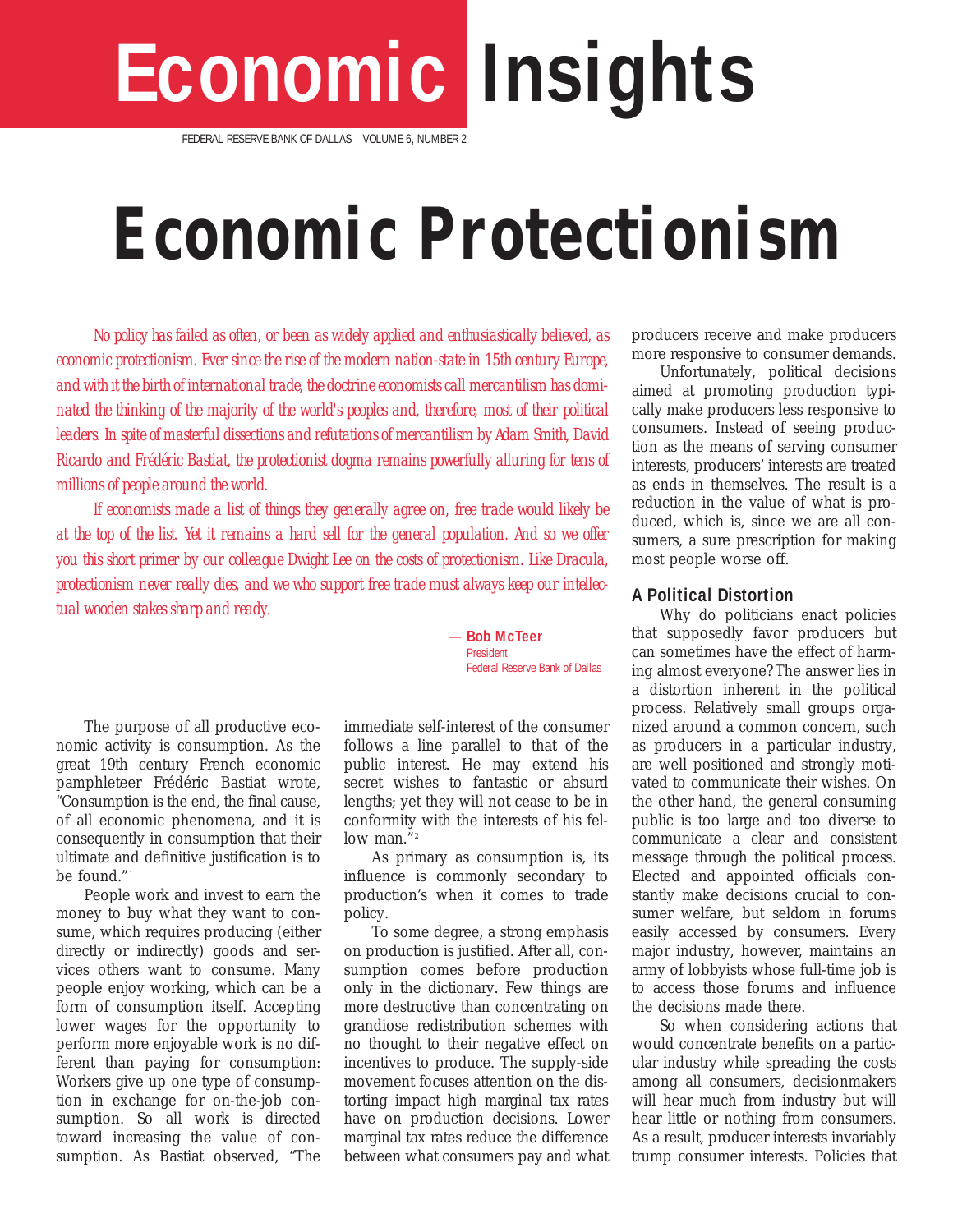serve the interests of producers are almost always harmful to consumers. According to Bastiat:

In so far as we are producers, it must be admitted, each of us has hopes that are antisocial. Are we vineyardists? We should be little displeased if all the vines in the world save ours were blighted by frost.… Are we the owners of ironworks? We want no other iron to be on the market but our own, whatever may be the public need for it.…Are we farmers? We say…let bread be costly, that is to say, scarce, and the farmers will prosper.…

It follows that, if the secret wishes of each producer were realized, the world would speedily retrogress toward barbarism.<sup>3</sup>

But is the bias in favor of producer interests guaranteed to make most people worse off? Isn't it possible some producers will come out ahead because they gain more as producers from their political influence than they lose as consumers? It is possible but very unlikely. If the prices of only a few industries' products were raised, producers could, on balance, gain. The trouble is that the number of industries securing protections or subsidies will not be limited to a few. The process may start with a few, but their success will inspire others who see profit in diverting efforts from increasing productivity to seeking political advantage. Bastiat recognized this problem and its implications in writing: "The state is the great fictitious entity by which everyone seeks to live at the expense of everyone else." <sup>4</sup>

Such policies are obviously a losing proposition. A majority would be better off relinquishing protections and increasing productivity by responding more aggressively to consumer demands. But no one industry would benefit unilaterally from doing so. Piracy can be personally profitable if the pirates are few and the victims are many. But poverty is the unavoidable

#### **The Folly of Trade Restrictions**

What is prudence in the conduct of every private family can scarce be folly in that of a great kingdom. If a foreign country can supply us with a commodity cheaper than we ourselves can make it, better buy it of them with some part of the produce of our own industry employed in a way in which we have some advantage. The general industry of the country, being always in proportion to the capital which employs it, will not thereby be diminished, no more than that of the above-mentioned artificers; but only left to find out the way in which it can be employed with the greatest advantage. It is certainly not employed to the greatest advantage when it is thus directed towards an object which it can buy cheaper than it can make. The value of its annual produce is certainly more or less diminished when it is thus turned away from producing commodities evidently of more value than the commodity which it is directed to produce. According to the supposition, that commodity could be purchased from foreign countries cheaper than it can be made at home. It could, therefore, have been purchased with a part only of the commodities, or, what is the same thing, with a part only of the price of the commodities, which the industry employed by an equal capital would have produced at home, had it been left to follow its natural course. The industry of the country, therefore, is thus turned away from a more to a less advantageous employment, and the exchangeable value of its annual produce, instead of being increased, according to the intention of the lawgiver, must necessarily be diminished by every such regulation. ■

—From Adam Smith, *The Wealth of Nations*

result when everyone is a pirate and no one is shipping the prospective loot. Yet who is going to lower his Jolly Roger and get back to shipping goods when he is surrounded by pirates?

There is no better example of political piracy or of people attempting to live at the expense of each other than regulated international trade. Progress has been made in recent decades in reducing some barriers to international trade, both in the United States and other countries. But this progress is never safe from the dynamics of special-interest politics, and there is little evidence the real case for free trade is well understood even by politicians who say they favor it.

#### **Free Trade Is for Consumers, Not Producers**

Most politicians say they favor free trade but invariably add that their support depends on trade being "fair." At a minimum they mean we should open our markets to another country's products only if their markets are equally

open to ours.<sup>5</sup> This qualification is generally an excuse for catering to the demands of organized interests, but it's usually accepted because people are easily convinced it makes economic sense. Why should we give other countries the opportunity to increase output and employment at the expense of ours? "We shouldn't," is the obvious answer, but it misses the primary advantage of international trade, which is increasing our ability to consume the products we value most. Furthermore, it reflects the political bias toward organized interests that distorts government decisions.

The advantage of trade with other countries is not that we can create domestic jobs by selling more to foreigners than they sell to us. Simply creating more jobs isn't the key to a successful economy. Since our desire to consume will always exceed our ability to produce, there will never be a lack of work. A successful economy redirects people into the jobs that make best use of their productive abilities—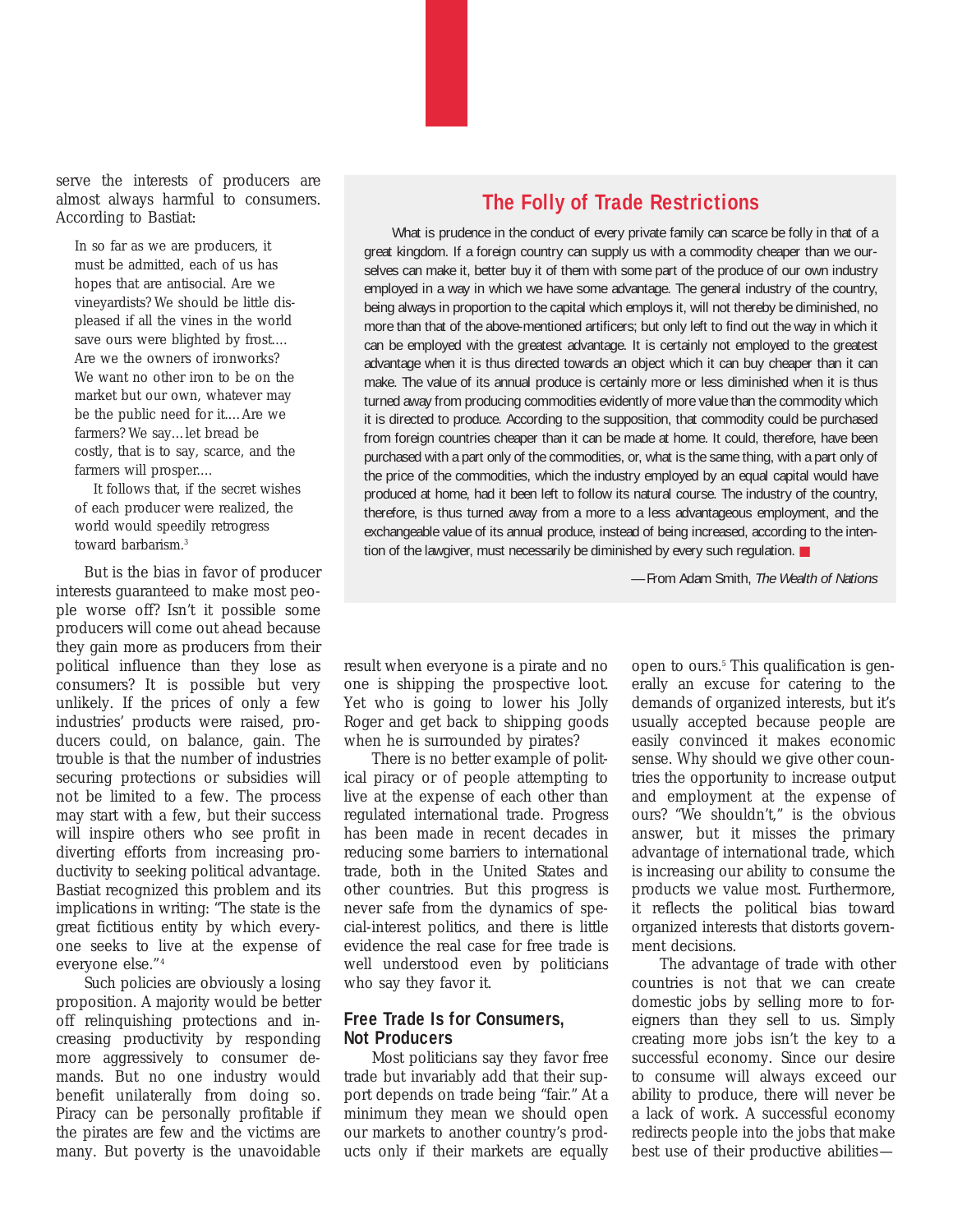that is, into the jobs that create the most value for consumers. This is the real advantage of international trade.

We create productive domestic jobs both when we sell and when we buy from other countries, and the more open the trade, the better for all countries. By creating more productive jobs through international trade, we expand our ability to consume, which is tantamount to raising real incomes. When country B restricts the import of U.S. products, it reduces its productivity as well as ours. But we only compound our productivity loss if we respond by restricting the ability of our citizens to buy products from country B.

Despite the prevailing rhetoric, we create American jobs when we buy from foreign producers. Politicians who favor free trade often make this point, which is true enough but misses the real advantages of free trade. It would be better for Americans if importing foreign products didn't create American jobs. When Americans buy products from, say, Japan, we end up with products we value more than what the dollars spent could have bought domestically and the Japanese end up with the dollars. (Actually, the party who sells yen to American importers to pay for the Japanese products ends up with more dollars, but this doesn't meaningfully alter the story.)

What do the Japanese do with the dollars? Wouldn't it be nice if they treated them as collectibles to be kept and admired? Then Americans could obtain products by doing nothing more costly than printing money. We would be making purchases with what amounts to checks that remain uncashed.

Unfortunately, the Japanese produce goods for Americans not because they want dollars but because they want what those dollars can buy. Those dollars eventually come back to America as claims on goods produced by U.S. workers or as investments in America that create domestic employment opportunities. They may not all come directly back from Japan, but

### **The Advantage of Comparative Advantage**

Two men can both make shoes and hats, and one is superior to the other in both employments; but in making hats he can only exceed his competitor by onefifth or 20 per cent; and in making shoes he can excel him by one-third or 33 per cent: will it not be in the interest of both that the superior man should employ himself exclusively in making shoes, and the inferior man in making hats. ■

—From David Ricardo, *The Works and Correspondence of David Ricardo*

they do eventually come back. In the long run, the checks always get cashed.

This is not to deny that restrictions on foreign imports can save some U.S. jobs. But because these jobs cannot survive the competition of international trade, they obviously don't create as much value as those that survive (and expand) against foreign competition. Foreign trade only eliminates jobs that produce goods domestic consumers can obtain more cheaply by shifting their efforts into more productive employment and then trading. Unfortunately, the general benefits from unrestricted imports (lower prices for consumers and a more productive economy) are largely ignored, and imports are seen as a threat to existing domestic jobs.

As discussed above, the existing industries and employees harmed by freer trade have an overriding concern with enacting protection against foreign competition and are easily organized to influence political decisions on the subject. This influence is often countered to some degree by industries that export much of their output and would be able to expand if trade barriers were reduced. But those who would be able to start new firms or secure higher paying jobs under liberalized trade are often unaware of what trade barriers

are costing them, and in any event, they generally aren't organized for political action. Further, the bulk of the benefits from freer trade go to consumers, who are too numerous, too dispersed and too varied in their interests to organize against trade restrictions.

This bias in favor of special interests explains a host of political tendencies. It explains, for example, the difficulty politicians have cutting spending programs because these programs tend to concentrate benefits on organized interest groups. Since the tax burden is spread across a large universe of taxpayers, none of them has much incentive to seek repeal. Additionally, the resources special interests expend attempting to secure these programs could have been more profitably employed elsewhere. This bias also explains the political perspective on free trade, which emphasizes the advantage in protecting existing jobs over the far greater, but much more general, advantages of better choices for consumers and improved economic productivity.

Bastiat understood this problem, both as it relates to trade policy and to government activity in general:

There is only one difference between a bad economist and a good one: the bad economist confines himself to the *visible* effect; the good economist takes into account both the effect that can be seen and those effects that must be *foreseen*.

Yet this difference is tremendous; for it almost always happens that when the immediate consequence is favorable, the later consequences are disastrous, and vice versa. Whence it follows that the bad economist pursues a small present good that will be followed by a great evil to come, while the good economist pursues a great good to come, at the risk of a small present evil.<sup>6</sup>

By Bastiat's definition, on most issues—and certainly on the issue of